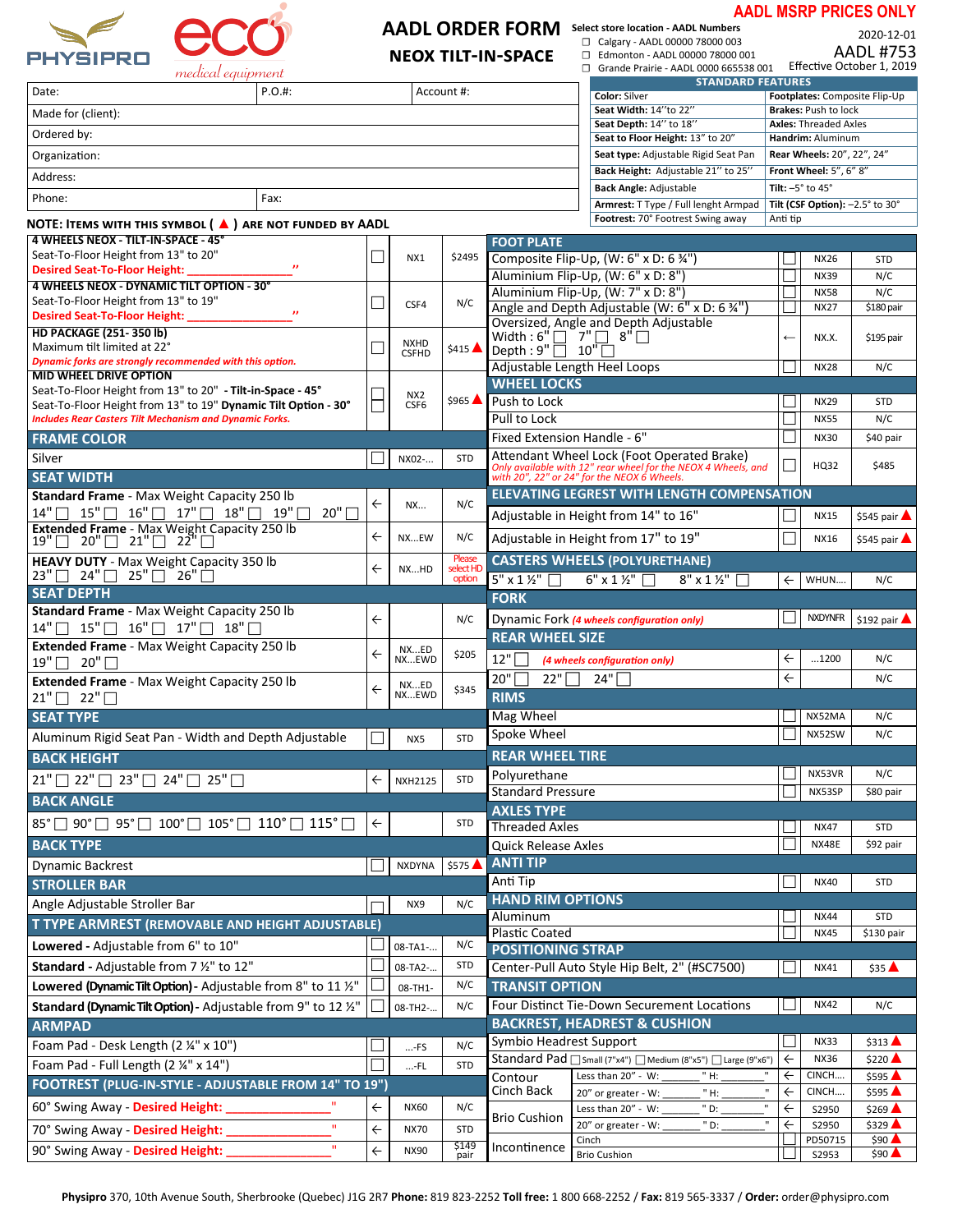



**Select store location - AADL Numbers**

☐ Calgary - AADL 00000 78000 003

☐ Edmonton - AADL 00000 78000 001 ☐ Grande Prairie - AADL 0000 665538 001

### **NEOX**

### **NOT FUNDED OPTION LIST**

- HD Package (251-350 lb)
- Positioning Strap
- Mid Wheel Drive Option
	-
- 

• Backrest, Headrest and Cushion

- Dynamic Backrest
- Elevating legrest with length compensation
- Dynamic Fork

# **SPECIFICATION CHARTS STANDARD NEOX**

# **GENERAL CONFIGURATIONS**

### **SEAT-TO-FLOOR HEIGHT**

| <b>6 WHEELS NEOX</b> |                |                             |                                                |  |  |  |
|----------------------|----------------|-----------------------------|------------------------------------------------|--|--|--|
| <b>WHEELS</b>        | <b>CASTERS</b> | <b>SEAT-TO-FLOOR HEIGHT</b> | <b>SEAT-TO-FLOOR HEIGHT</b><br>with CSF option |  |  |  |
| 20"                  | DS"            | N/A                         | 13"                                            |  |  |  |
|                      | D6"            | 14" to 19"                  | 14" to 18"                                     |  |  |  |
| 22"                  | D6"            | 14" to 19"                  | 14" to 18"                                     |  |  |  |
| 24"                  | D6"            | 15" to 20"                  | 15" to 19"                                     |  |  |  |

| <b>4 WHEELS NEOX</b> |                |                             |                                                |  |  |  |
|----------------------|----------------|-----------------------------|------------------------------------------------|--|--|--|
| <b>WHEELS</b>        | <b>CASTERS</b> | <b>SEAT-TO-FLOOR HEIGHT</b> | <b>SEAT-TO-FLOOR HEIGHT</b><br>with CSF option |  |  |  |
|                      | 5"             | 13" to 18"                  | 13" to 17"                                     |  |  |  |
|                      | D5"            | 13"                         | 13"                                            |  |  |  |
| 20"                  | 6"             | 13" to 18"                  | 13" to 17"                                     |  |  |  |
|                      | 6"             | 14" to 19"                  | 14" to 18"                                     |  |  |  |
|                      | D6"            | 14" to 19"                  | 14" to 18"                                     |  |  |  |
|                      | 6"             | 14" to 19"                  | 14" to 18"                                     |  |  |  |
| 22"                  | D6"            | 14" to 19"                  | 14" to 18"                                     |  |  |  |
|                      | 8"             | 15" to 20"                  | 15" to 19"                                     |  |  |  |
| 24"                  | D6"            | 15" to 20"                  | 15" to 19"                                     |  |  |  |
|                      | 8"             | 15" to 20"                  | 15" to 19"                                     |  |  |  |

#### **OVERALL WIDTH**

|                      | <b>STANDARD NEOX</b>                                              |
|----------------------|-------------------------------------------------------------------|
| <b>OVERALL WIDTH</b> | Seath width + 9 %" (Spoke Wheel)<br>Seath width + 11" (Mag Wheel) |
|                      | <b>DYNAMIC NEOX</b>                                               |
| <b>OVERALL WIDTH</b> | Seath width + 11" (Spoke Wheel)<br>Seath width + 12" (Mag Wheel)  |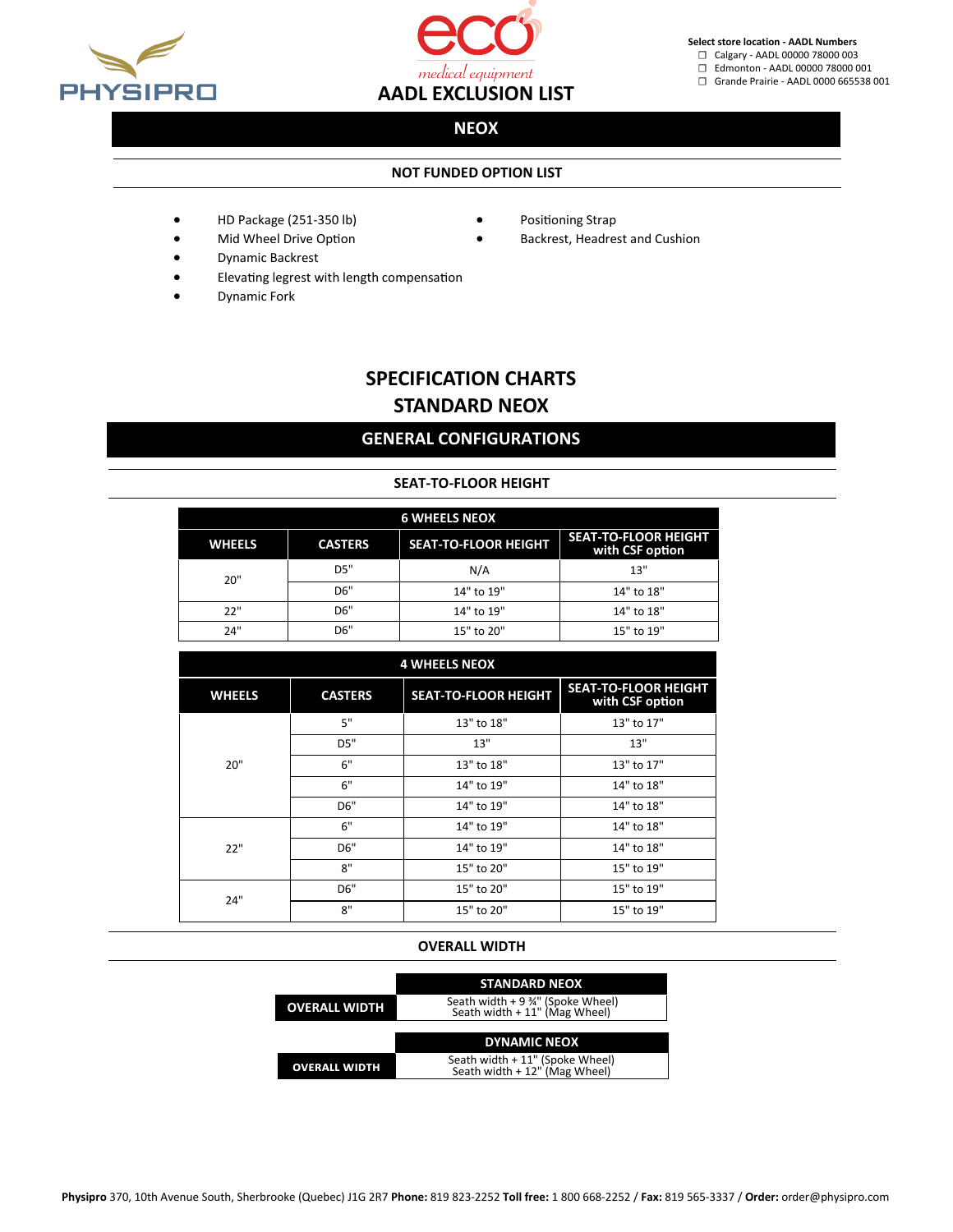

# **SPECIFICATION CHARTS STANDARD 6 WHEELS NEOX**

**Select store location - AADL Numbers**

☐ Calgary - AADL 00000 78000 003 ☐ Edmonton - AADL 00000 78000 001

☐ Grande Prairie - AADL 0000 665538 001

### **STANDARD 6 WHEELS NEOX — DETERMINE THE TILT ANGLE**

**STEP 1 :** Define the frame format according to the seat depth.



**STEP 2 :** Define the position of the tilt system according to the seat-to-floor height and the wheels diameter.

|                     |     | <b>WHEELS</b> |           |                |           |                                            |
|---------------------|-----|---------------|-----------|----------------|-----------|--------------------------------------------|
|                     |     |               | 20"       | 22"            | 24"       |                                            |
|                     | 13" | 6             | <b>NA</b> | <b>NA</b>      | <b>NA</b> |                                            |
|                     | 14" |               | 6         | 6              |           | 6<br>5                                     |
|                     | 15" |               | 5         | 5              | 6         | 4                                          |
| SEAT-TO-            | 16" |               | 4         | 4              | ר         | <b>POSITION</b><br>3<br>2<br>$\rightarrow$ |
| <b>FLOOR HEIGHT</b> | 17" | <b>NA</b>     | 3         |                | 4         | OF THE TILT<br><b>SYSTEM</b>               |
|                     | 18" |               | ∍         |                | 3         | Ω                                          |
|                     | 19" |               |           |                | ∍         | $\circ$                                    |
|                     | 20" |               | <b>NA</b> | <b>NA</b>      | л         |                                            |
|                     |     | D5"           |           | D6"            |           |                                            |
|                     |     |               |           | <b>CASTERS</b> |           |                                            |

**Note :** D6" = "D" means the use of a dynamic fork.

**STEP 3 :** Define the tilt angle according the the frame format (**step 1**), the position of the tilt system (**step 2**) and the type of armrest.

|     |                              |                | <b>FRAME</b> |                    |                |
|-----|------------------------------|----------------|--------------|--------------------|----------------|
|     |                              |                | <b>Small</b> | Large              |                |
|     |                              |                |              |                    | <b>ARMREST</b> |
|     |                              | 6              | $30^\circ$   | $26^\circ$         |                |
| n   |                              | 5              | 36°          | $32^\circ$         |                |
|     | <b>POSITION</b>              | $\overline{4}$ | $43^\circ$   | $39^\circ$         |                |
|     | OF THE TILT<br><b>SYSTEM</b> | 3              | $45^\circ$   | $45^\circ$         |                |
| Y @ |                              | $\overline{2}$ | $45^{\circ}$ | $45^{\circ}$       |                |
|     |                              | 1              | $45^{\circ}$ | $45^{\circ}$       |                |
|     |                              |                |              | Tilt Angle (+/-1°) |                |

**Note :** The power tilt, the foot operated brakes, the dynamic backrest and the oxygen tank holder can influence the results.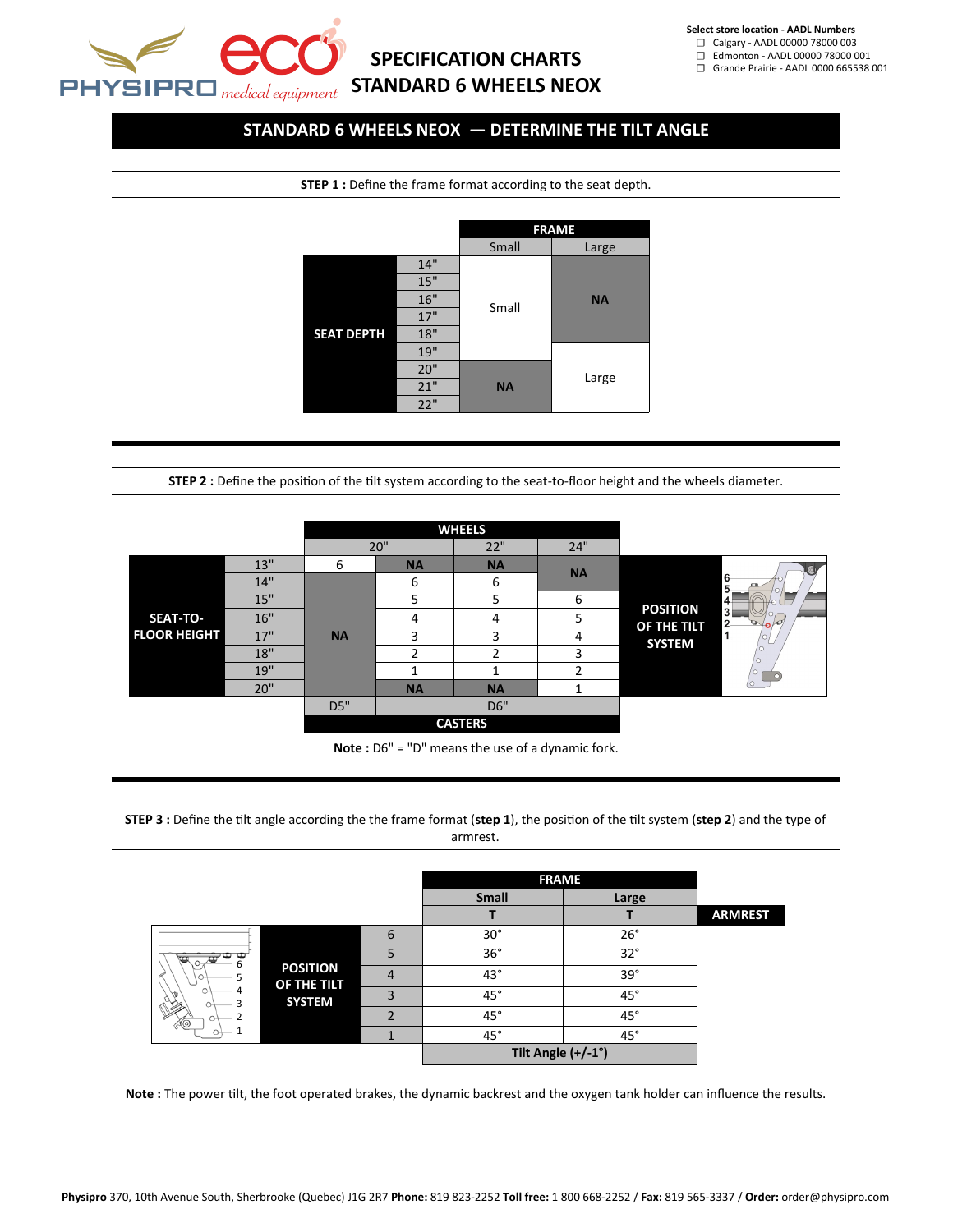

# **SPECIFICATION CHARTS STANDARD 4 WHEELS NEOX**

**Select store location - AADL Numbers**

☐ Calgary - AADL 00000 78000 003

☐ Edmonton - AADL 00000 78000 001 ☐ Grande Prairie - AADL 0000 665538 001

## **STANDARD 4 WHEELS NEOX — DETERMINE THE TILT ANGLE**

**STEP 1 :** Define the frame format according to the seat depth.



**STEP 2 :** Define the position of the tilt system according to the seat-to-floor height and the wheels diameter.



**Note 1 :** 6"\* = This caster is arranged in a low configuration. **Note 2 :** D5"/D6" = "D" means the use of a dynamic fork.

**STEP 3 :** Define the tilt angle according the the frame format (**step 1**), the position of the tilt system (**step 2**) and the type of armrest.

|  |                              |                | <b>FRAME</b>       |              |                |
|--|------------------------------|----------------|--------------------|--------------|----------------|
|  |                              |                | Small              | Large        |                |
|  |                              |                |                    |              | <b>ARMREST</b> |
|  |                              | 6              | $21^{\circ}$       | $20^{\circ}$ |                |
|  |                              |                | 26°                | $26^\circ$   |                |
|  | <b>POSITION</b>              | $\overline{4}$ | $32^\circ$         | $30^\circ$   |                |
|  | OF THE TILT<br><b>SYSTEM</b> | 3              | $38^\circ$         | $36^\circ$   |                |
|  |                              | e              | $45^{\circ}$       | $43^{\circ}$ |                |
|  |                              |                | $45^{\circ}$       | $45^{\circ}$ |                |
|  |                              |                | Tilt Angle (+/-1°) |              |                |

**Note :** The power tilt, the foot operated brakes, the dynamic backrest and the oxygen tank holder can influence the results.

**STEP 4 :** To guarantee a minimum stability of 10 ° in the least stable configuration, validate the maximum tilt angle according to the angle of the backrest and the weight of the user.

|                       | 75 KG (165 LB)        | 115 KG (250 LB)       | 160 KG (350 LB)       |
|-----------------------|-----------------------|-----------------------|-----------------------|
| <b>BACKREST ANGLE</b> | <b>MAX TILT ANGLE</b> | <b>MAX TILT ANGLE</b> | <b>MAX TILT ANGLE</b> |
| 90°                   | $46^{\circ}$          | $46^\circ$            | $22^{\circ}$          |
| 95°                   | 46°                   | $46^\circ$            | $22^{\circ}$          |
| $100^\circ$           | $46^\circ$            | $45^\circ$            | $22^{\circ}$          |
| $105^\circ$           | $46^{\circ}$          | $43^\circ$            | $22^{\circ}$          |
| $110^\circ$           | $46^\circ$            | $40^\circ$            | $22^{\circ}$          |
| 115°                  | 46°                   | 40°                   | າາ°                   |

**Physipro** 370, 10th Avenue South, Sherbrooke (Quebec) J1G 2R7 **Phone:** 819 823-2252 **Toll free:** 1 800 668-2252 / **Fax:** 819 565-3337 / **Order:** order@physipro.com